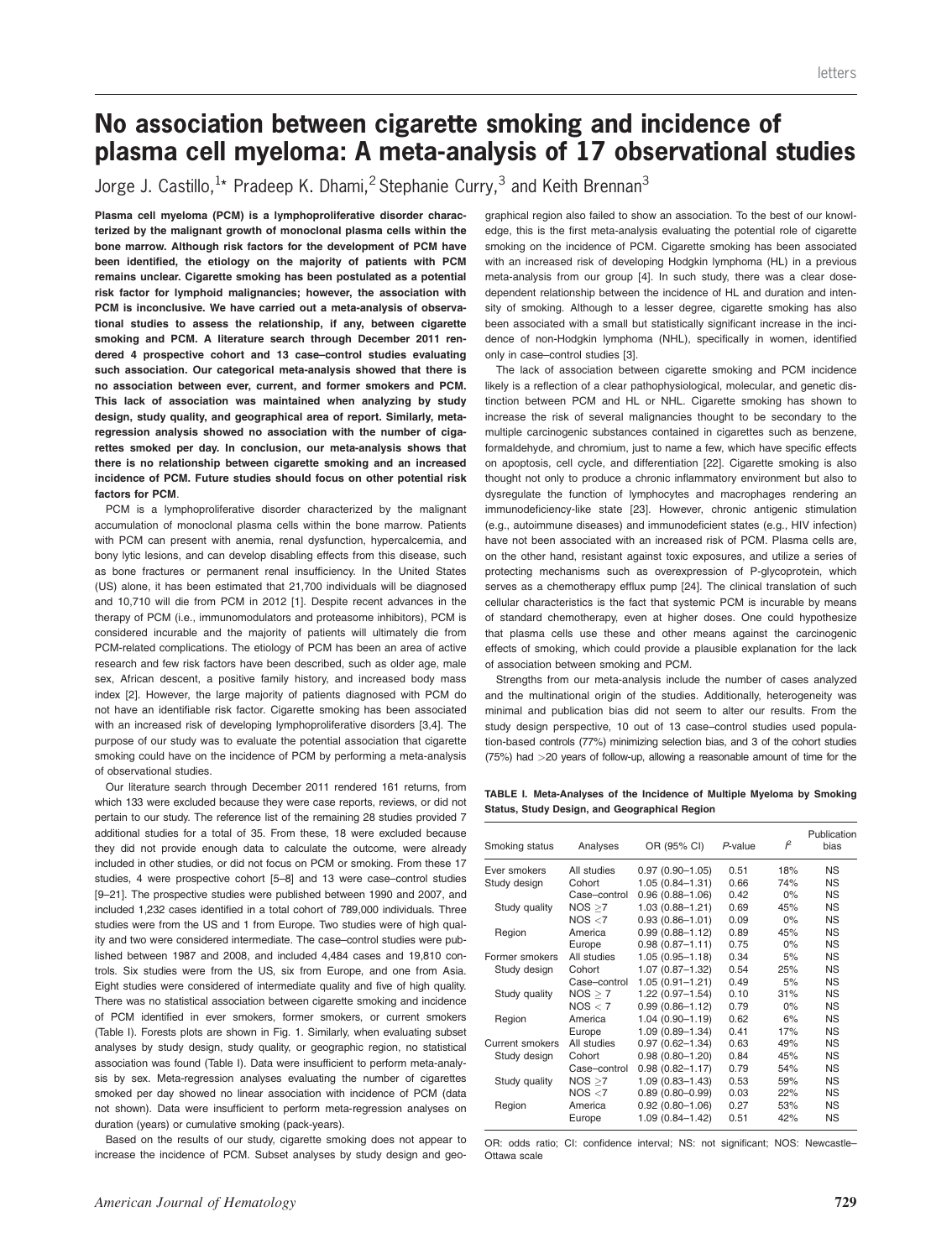

Figure 1. Forests plots on the association of smoking status (ever, former, and current smokers) and the incidence of PCM.

outcome of interest to occur. Our study has, however, several weaknesses, mainly related to the quality of the studies included. We were not able to perform relevant subset analyses according to sex or duration of smoking. Smoking status and intensity and duration assessment relies on self-report, which could have introduced recall and exposure bias depending on the study design. However, smoking status self-report has shown to be reliable in virtually 100% of the participants in a large observational prospective study [25]. Two approaches could

help address the weaknesses of our analysis. First, a study including a much larger number of cases could show a true association between smoking and PCM that we could have failed to identify. Second, a patient-level meta-analysis could overcome the specific caveats associated with ecological bias inherent to study-level meta-analyses.

In conclusion, our meta-analysis has failed to show an association between cigarette smoking and incidence of PCM. Future studies should